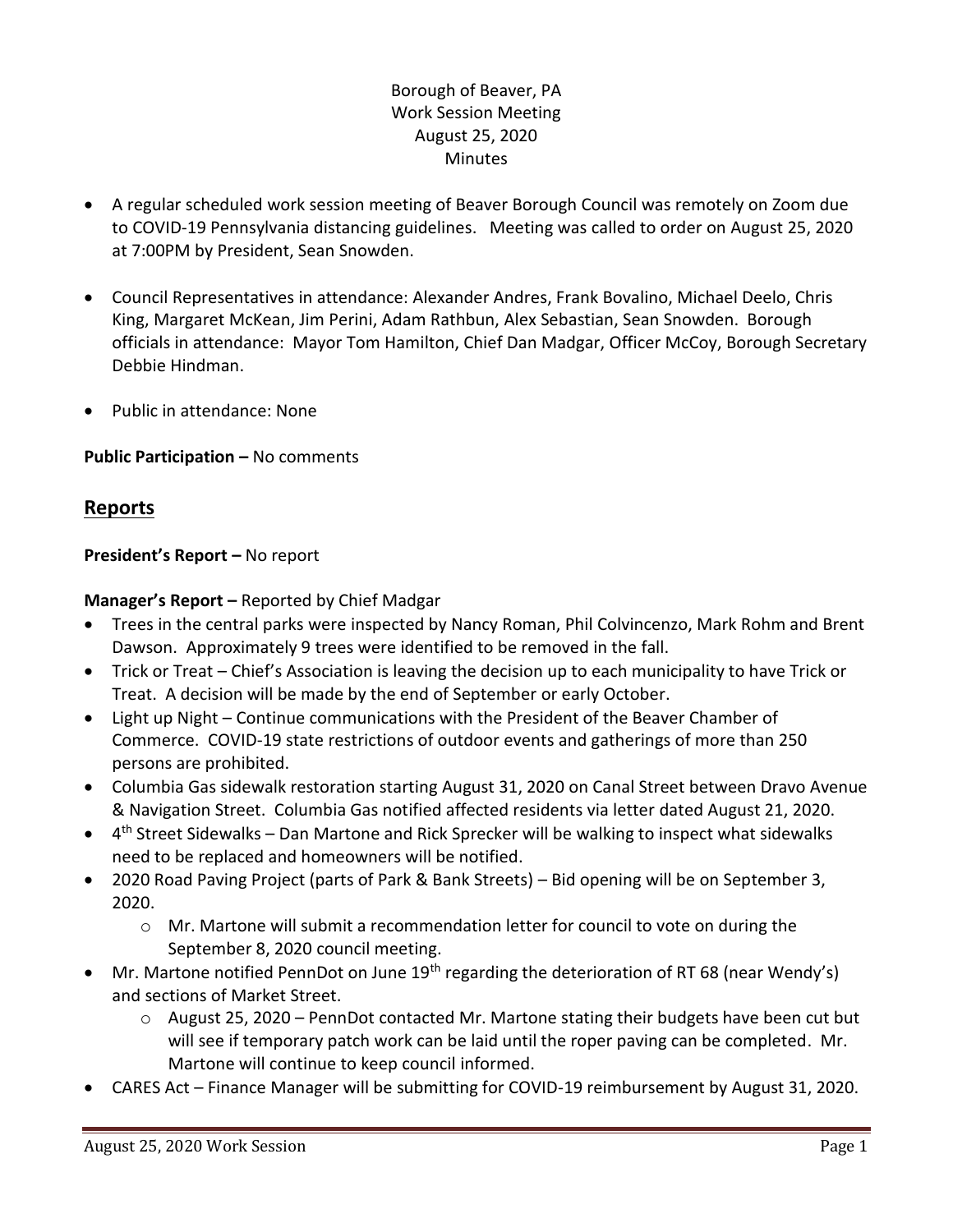- $\circ$  Will be submitting reimbursement for police payroll reimbursement through CARES Act, supplies through PEMA and FEMA.
- o Will continue to keep council informed.
- o Payments should be issued by end of September.
- Tree boxes continue to replace in the Business District.
- 2015 police vehicle sold for \$8,900
- Misting Station last day was August 21, 2020
	- $\circ$  Chief Madgar and Mr. Snowden thanked Christi Ringer and the lifeguards for a successful season.
- 471 Corporation Street Agreed on a purchase price of \$136,500. Scheduled closing date of September 24, 2020.
	- o Want to rent as soon as possible.
- Rental Registration Some owners have not complied with either registration, inspection and or re-inspection.
	- o Will mail out one final letter prior to citations being issued.
- Electric Scooters Will continue to review with our Solicitor regarding the safety of our residents.
- Borough Building Awaiting an estimated cost, drawings and time frame from RSSC will keep council informed.
- $\bullet$  Pool
	- o Community Survey (Survey Monkey) scheduled from August 31 September 18
	- o 2<sup>nd</sup> meeting with Pool Committee scheduled for September 30, 2020
- Restoration of sidewalks between Navigation and Canal streets will begin Monday, August 31, 2020.
- Proposed renewed lease between Beaver Borough and Columbia Gas to rent gas house on River Road by Navigation Street.
	- o Will get additional information from our Borough Engineer to inform council prior to next month's voting council meeting.
- Quay Park meeting will be held on August 28, 2020 regarding \$70,000 donations and improvements to the park.
- Cirelli Jewelers requesting a replacement tree not be planted due to the blocking of his storefront.
	- o Council suggested that the trees in the business district be pruned more often to keep storefronts more visible.
	- o Council will get the Tree Commission's recommendation.

## **Mayor Hamilton** – No report

**Fire Department –** No report

**Emergency Management Coordinator – No report** 

**Engineer –** No report

**Solicitor –** No report